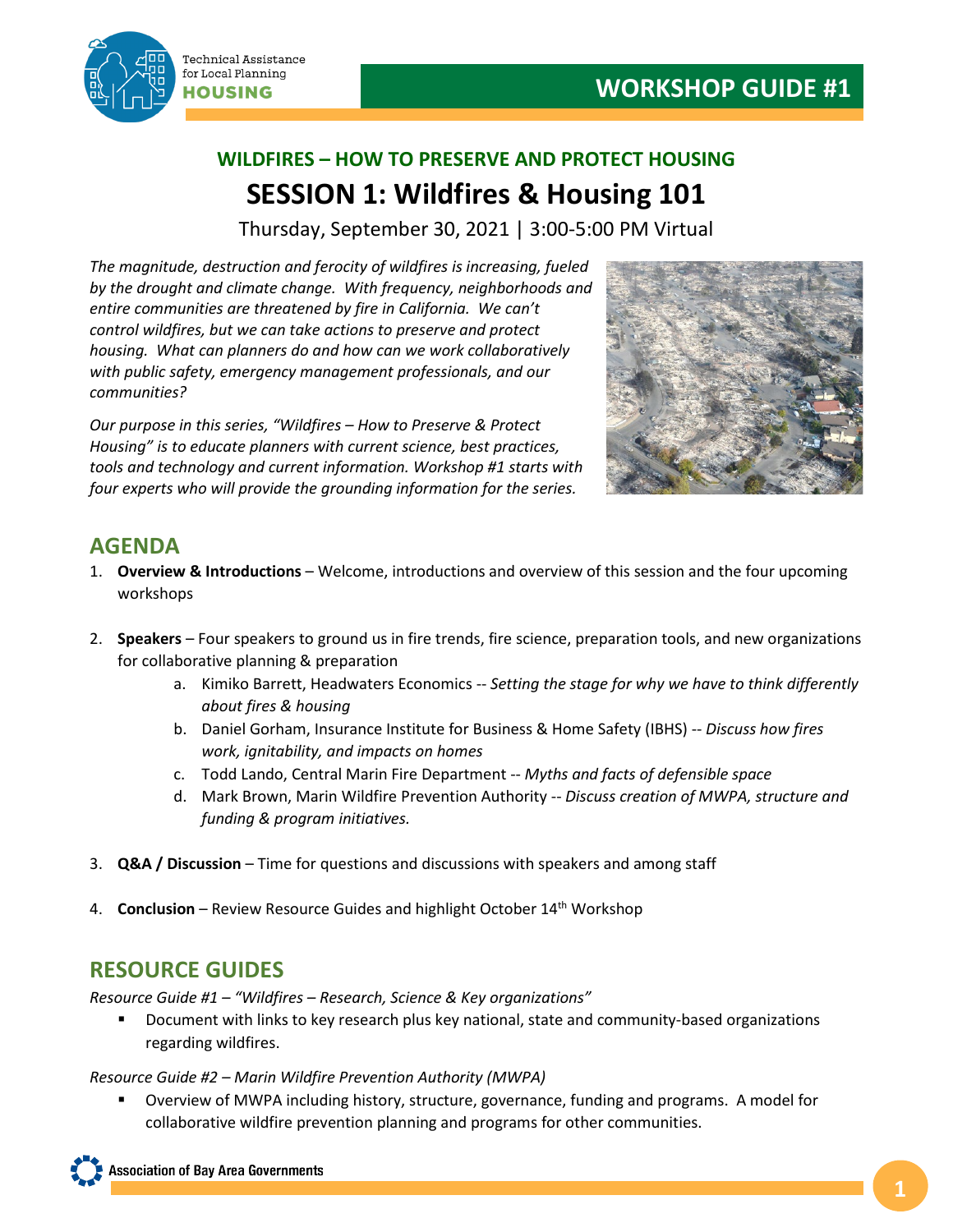

### **SPEAKER BIOS**



## **KIMIKO BARRETT**

**Headwaters Economics Lead Wildfire Research and Policy Analyst**

*Focus -- Setting the stage for why we have to think differently about fires & housing*

**BIO --** Kimiko Barrett is the lead wildfire research and policy analyst at [Headwaters Economics,](https://na01.safelinks.protection.outlook.com/?url=https%3A%2F%2Fheadwaterseconomics.org%2F&data=04%7C01%7C%7C77c982b90ec649e1535c08d9680f8f17%7C84df9e7fe9f640afb435aaaaaaaaaaaa%7C1%7C0%7C637655238321244679%7CUnknown%7CTWFpbGZsb3d8eyJWIjoiMC4wLjAwMDAiLCJQIjoiV2luMzIiLCJBTiI6Ik1haWwiLCJXVCI6Mn0%3D%7C1000&sdata=gi7If6viRtkrhBqe1K8PbVp4XlwUJJJm62OhzZNvcPM%3D&reserved=0) a non-partisan independent research organization based in Bozeman, Montana. She is also the Program Director for [Community Planning Assistance](https://na01.safelinks.protection.outlook.com/?url=https%3A%2F%2Fcpaw.headwaterseconomics.org%2F&data=04%7C01%7C%7C77c982b90ec649e1535c08d9680f8f17%7C84df9e7fe9f640afb435aaaaaaaaaaaa%7C1%7C0%7C637655238321244679%7CUnknown%7CTWFpbGZsb3d8eyJWIjoiMC4wLjAwMDAiLCJQIjoiV2luMzIiLCJBTiI6Ik1haWwiLCJXVCI6Mn0%3D%7C1000&sdata=9gD%2FyhTsMLcFYIFQAId1GliYj0rqctbTcegsTTAiznA%3D&reserved=0) for Wildfire (CPAW), working with communities across the country to better plan, mitigate, and adapt to wildfires. Born and raised in Bozeman, Montana, Kimi now lives in nearby Livingston and has a deep appreciation for the outdoors and the connections people have with the land. As a researcher, she enjoys engaging with people on complex issues such as community resilience, adaptation, and vulnerability. After obtaining undergraduate degrees in Political Science and Japanese, Kimi completed a Master's in Geography from Montana State University and a Ph.D. in Forestry from University of Montana.



#### **DANIEL GORHAM**

**Insurance Institute for Business & Home Safety (IBHS) Research Engineer**

*Focus -- Discuss how fires work, ignitability, and impacts on homes* 

**BIO** -- Dan brings to IBHS a wealth of science and engineering experience in the wildfire peril. Most recently, Dan was the Research Project Manager for the Fire Protection Research Foundation in Quincy, Massachusetts. He has also spent time with the National Fire Protection Association and was a Guest Researcher at the U.S. Forest Service Missoula Fire Sciences Laboratory. Dan holds both a Master's and Bachelor's Degree in Fire Protection Engineering from the University of Maryland College Park. His background in fire and life safety include experience as a firefighter/EMT in the state of Maryland.



#### **TODD LANDO**

*Central Marin Fire Department Wildfire & Hazard Mitigation Specialist & NFPA Certified Wildfire Mitigation Specialist*

*Focus – Myths and facts of defensible space* 

**BIO** -- Todd Lando is a Battalion Chief and Wildfire Hazard Mitigation Specialist for Central Marin Fire Department with 31 years in the fire service. Todd is an NFPA Certified Wildfire Mitigation Specialist and has worked as a fire inspector, an urban forester specializing in community wildfire protection, and served as Executive Director of Fire Safe San Mateo County and Fire Safe Marin - the nation's first and second fire safe councils. He studied Forestry and Wildfire Management at the University of Montana and earned a Bachelor's degree in Environmental Studies and Urban Planning from Sonoma State University.